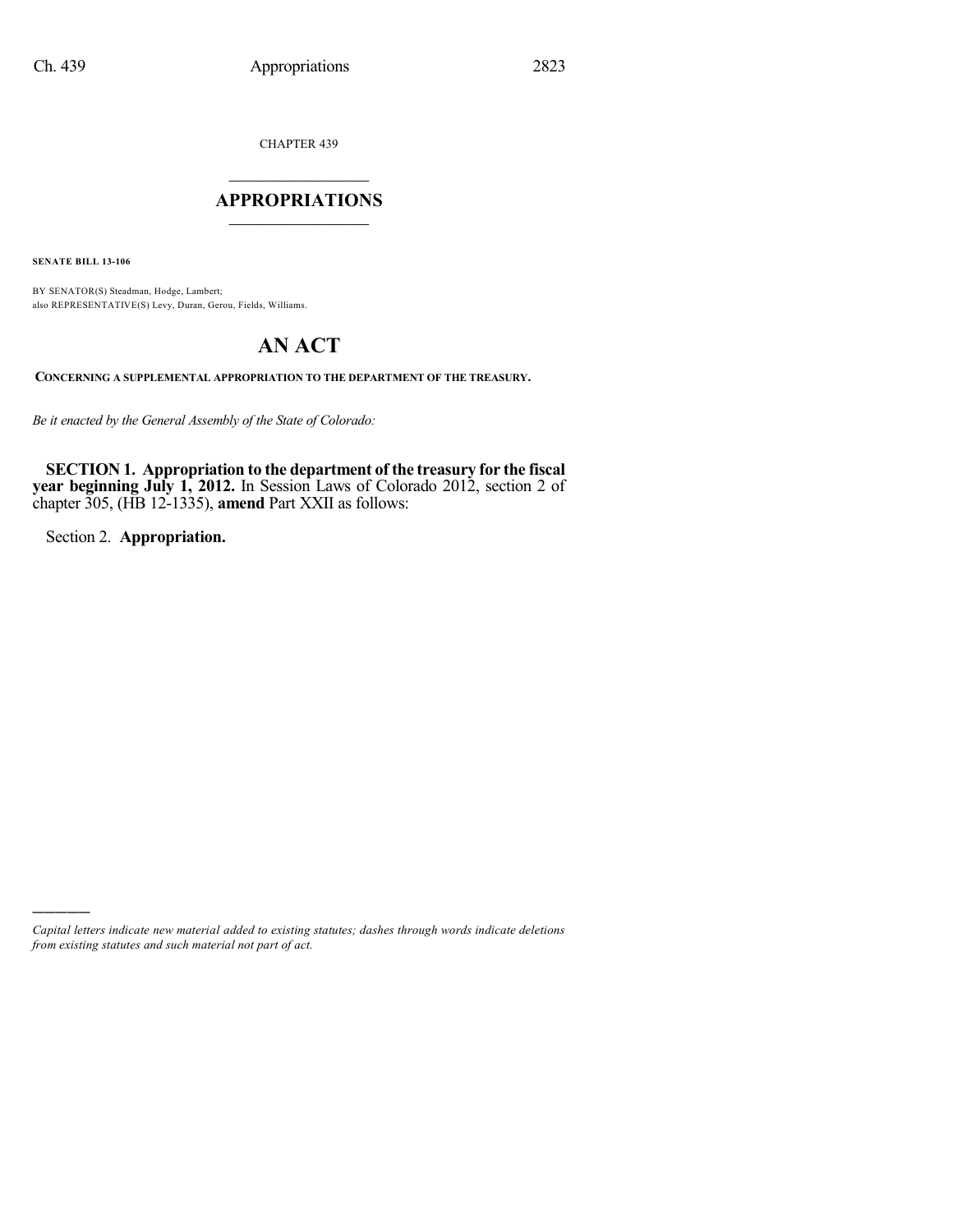|  | 2824 |
|--|------|
|  |      |

|                           |              |                               | <b>APPROPRIATION FROM</b>     |                             |                                |                         |  |  |  |  |
|---------------------------|--------------|-------------------------------|-------------------------------|-----------------------------|--------------------------------|-------------------------|--|--|--|--|
| ITEM &<br><b>SUBTOTAL</b> | <b>TOTAL</b> | <b>GENERAL</b><br><b>FUND</b> | <b>GENERAL</b><br><b>FUND</b> | <b>CASH</b><br><b>FUNDS</b> | REAPPROPRIATED<br><b>FUNDS</b> | FEDERAL<br><b>FUNDS</b> |  |  |  |  |
|                           |              |                               | <b>EXEMPT</b>                 |                             |                                |                         |  |  |  |  |
|                           |              |                               |                               |                             |                                |                         |  |  |  |  |

### **PART XXII DEPARTMENT OF THE TREASURY**

### **(1) ADMINISTRATION**

| <b>Personal Services</b>         | 1,293,450    | 340,494 | $952.956$ <sup>*</sup> |
|----------------------------------|--------------|---------|------------------------|
|                                  |              | 321,983 | 971,467 <sup>a</sup>   |
|                                  | $(16.0$ FTE) |         |                        |
| Health, Life, and Dental         | 188,470      | 98,068  | 90,402 <sup>b</sup>    |
| Short-term Disability            | 3,225        | 1,998   | 1,227 <sup>b</sup>     |
| S.B. 04-257 Amortization         |              |         |                        |
| <b>Equalization Disbursement</b> | 59,209       | 36,737  | $22,472^b$             |
| S.B. 06-235 Supplemental         |              |         |                        |
| Amortization Equalization        |              |         |                        |
| Disbursement                     | 50,732       | 31,420  | 19,312 <sup>b</sup>    |
| Workers' Compensation            |              |         |                        |
| and Payment to Risk              |              |         |                        |
| Management and                   |              |         |                        |
| <b>Property Funds</b>            | 1,907        | 1,907   |                        |
|                                  | 2,267        | 2,267   |                        |
| <b>Operating Expenses</b>        | 175,431      | 175,431 |                        |
| Information Technology           |              |         |                        |
| <b>Asset Maintenance</b>         | 12,568       | 6,284   | $6,284^{\rm b}$        |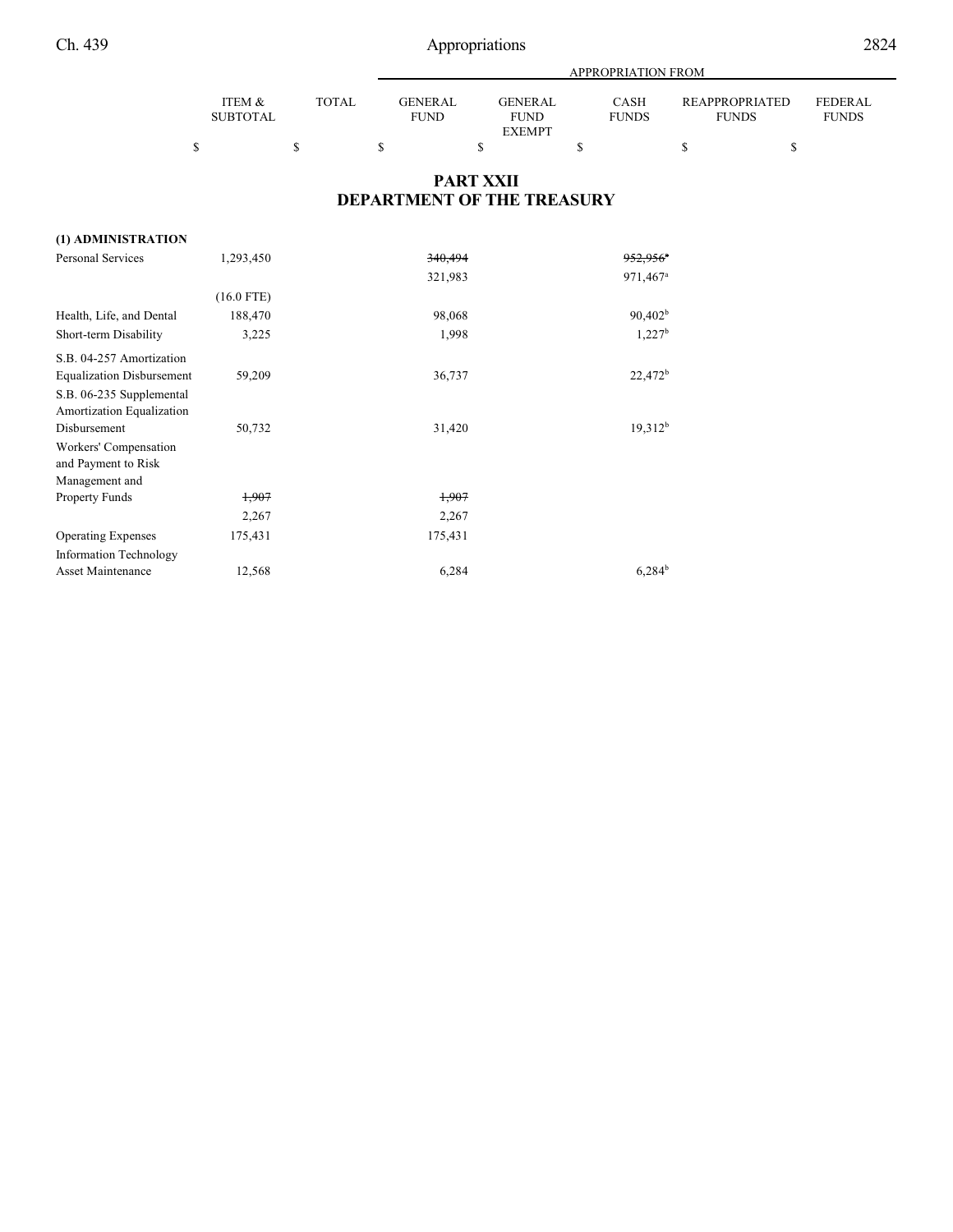| Legal Services for 575           |         |           |        |                     |
|----------------------------------|---------|-----------|--------|---------------------|
| hours                            | 44,420  |           | 22,210 | $22,210^b$          |
| Purchase of Services             |         |           |        |                     |
| from Computer Center             | 10,673  |           | 10,673 |                     |
| <b>Multiuse Network</b>          |         |           |        |                     |
| Payments                         | 1,149   |           | 1,149  |                     |
| Capitol Complex                  |         |           |        |                     |
| Leased Space                     | 54,835  |           | 54,835 |                     |
| <b>COFRS</b> Modernization       | 101,116 |           | 45,502 | 55,614 <sup>b</sup> |
| <b>Charter School Facilities</b> |         |           |        |                     |
| <b>Financing Services</b>        | 5,000   |           |        | $5,000(I)^c$        |
| Discretionary Fund               | 5,000   |           | 5,000  |                     |
|                                  |         | 2,007,185 |        |                     |
|                                  |         | 2,007,545 |        |                     |

<sup>a</sup> Of this amount, \$887,488 \$905,999 shall be from cash management transaction fees in accordance with Section 24-36-120, C.R.S., and \$65,468 shall be from the Unclaimed Property Trust Fund created in Section 38-13-116.5 (1) (a), C.R.S.

<sup>b</sup> These amounts shall be from the principal balance of the Unclaimed Property Trust Fund pursuant to Section 38-13-116.5 (2), C.R.S.

<sup>e</sup> This amount shall be from the Charter School Financing Administrative Cash Fund in accordance with Section 22-30.5-406 (1) (c) (I), C.R.S. Moneys from the Charter School Financing Administrative Cash Fund are continuously appropriated and are included as information for purposes of complying with the limitation on state fiscal year spending imposed by Section 20 of Article X of the State Constitution.

#### **(2) UNCLAIMED PROPERTY PROGRAM**

| Personal Services         | 781.790 | 781.790 <sup>a</sup> |
|---------------------------|---------|----------------------|
|                           |         | $(15.5$ FTE)         |
| <b>Operating Expenses</b> | 131.869 | 131.869 <sup>a</sup> |

Ch. 439 Appropriations 2825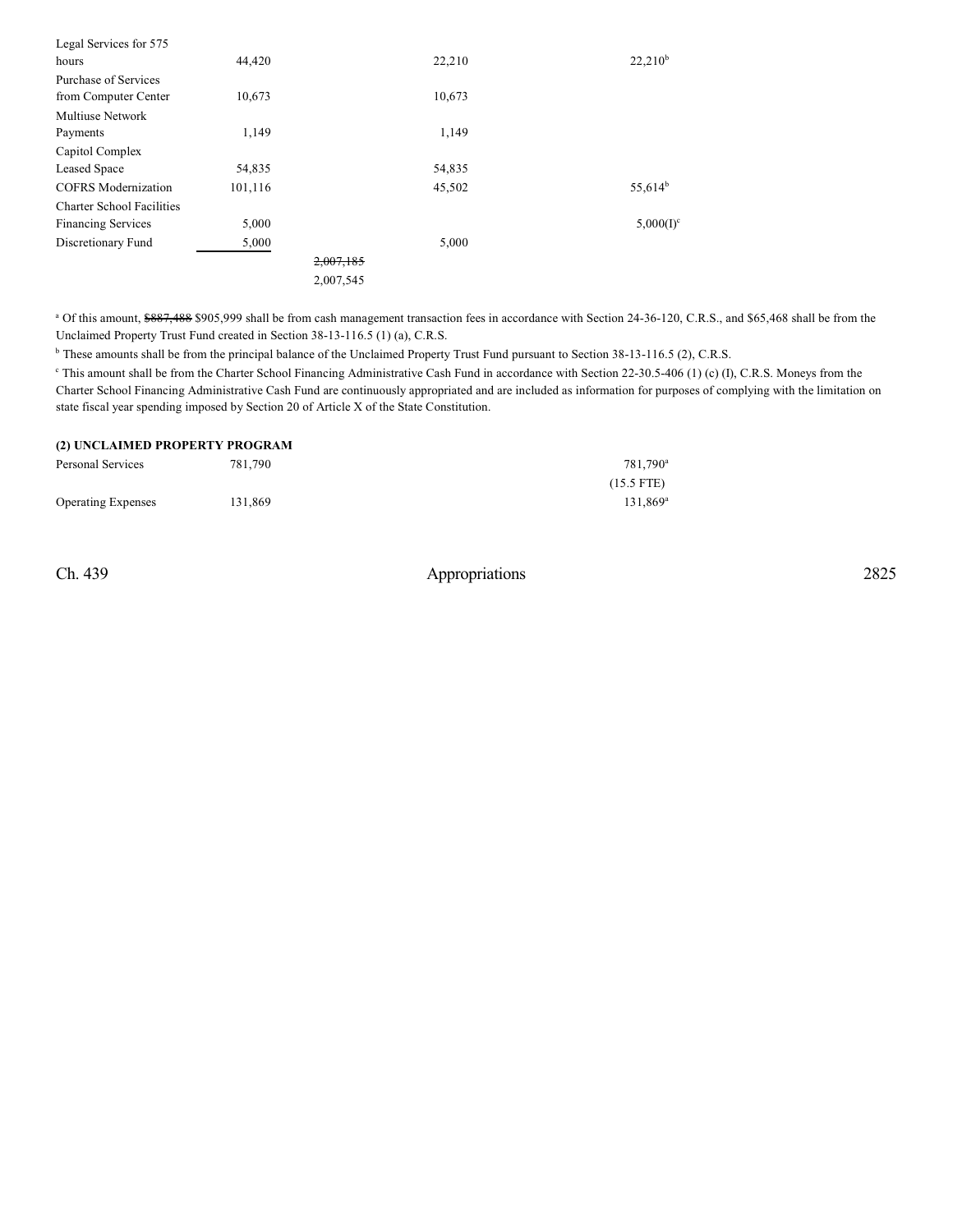Ch. 439 Appropriations 2826

|                                  | <b>APPROPRIATION FROM</b> |              |    |                               |                                                |    |                             |                                |                         |
|----------------------------------|---------------------------|--------------|----|-------------------------------|------------------------------------------------|----|-----------------------------|--------------------------------|-------------------------|
|                                  | ITEM &<br><b>SUBTOTAL</b> | <b>TOTAL</b> |    | <b>GENERAL</b><br><b>FUND</b> | <b>GENERAL</b><br><b>FUND</b><br><b>EXEMPT</b> |    | <b>CASH</b><br><b>FUNDS</b> | REAPPROPRIATED<br><b>FUNDS</b> | FEDERAL<br><b>FUNDS</b> |
|                                  | \$                        | \$           | \$ |                               | \$                                             | \$ |                             | ¢<br>Φ                         | \$                      |
| Promotion and                    |                           |              |    |                               |                                                |    |                             |                                |                         |
| Correspondence                   | 200,000                   |              |    |                               |                                                |    | $200,000^a$                 |                                |                         |
| Leased Space                     | 55,456                    |              |    |                               |                                                |    | 55,456 <sup>a</sup>         |                                |                         |
| <b>Contract Auditor Services</b> | 800,000                   |              |    |                               |                                                |    | $800,000(I)^{b}$            |                                |                         |
|                                  |                           | 1,969,115    |    |                               |                                                |    |                             |                                |                         |

<sup>a</sup> These amounts shall be from the principal balance of the Unclaimed Property Trust Fund created in Section 38-13-116.5 (1) (a), C.R.S.

<sup>b</sup> This amount shall be from revenues collected by contract auditors and is continuously appropriated pursuant to Section 38-13-116.5 (2) (b), C.R.S.

### **(3) SPECIAL PURPOSE**

| Senior Citizen and           |             |             |                            |                            |                             |
|------------------------------|-------------|-------------|----------------------------|----------------------------|-----------------------------|
| Disabled Veteran Property    |             |             |                            |                            |                             |
| Tax Exemption                | 98,500,000  |             | 98,500,000(I) <sup>a</sup> |                            |                             |
| Fire and Police              |             |             |                            |                            |                             |
| Pension Association -        |             |             |                            |                            |                             |
| Old Hire Plans               | 10,000,000  |             |                            | 10,000,000(1) <sup>b</sup> |                             |
| CoverColorado                | 46,000,000  |             |                            |                            | $46,000,000(1)^c$           |
| Highway Users Tax Fund -     |             |             |                            |                            |                             |
| County Payments              | 189,977,570 |             |                            |                            | 189,977,570(1) <sup>d</sup> |
| Highway Users Tax Fund -     |             |             |                            |                            |                             |
| <b>Municipality Payments</b> | 130,454,281 |             |                            |                            | $130,454,281(I)^d$          |
|                              |             | 474,931,851 |                            |                            |                             |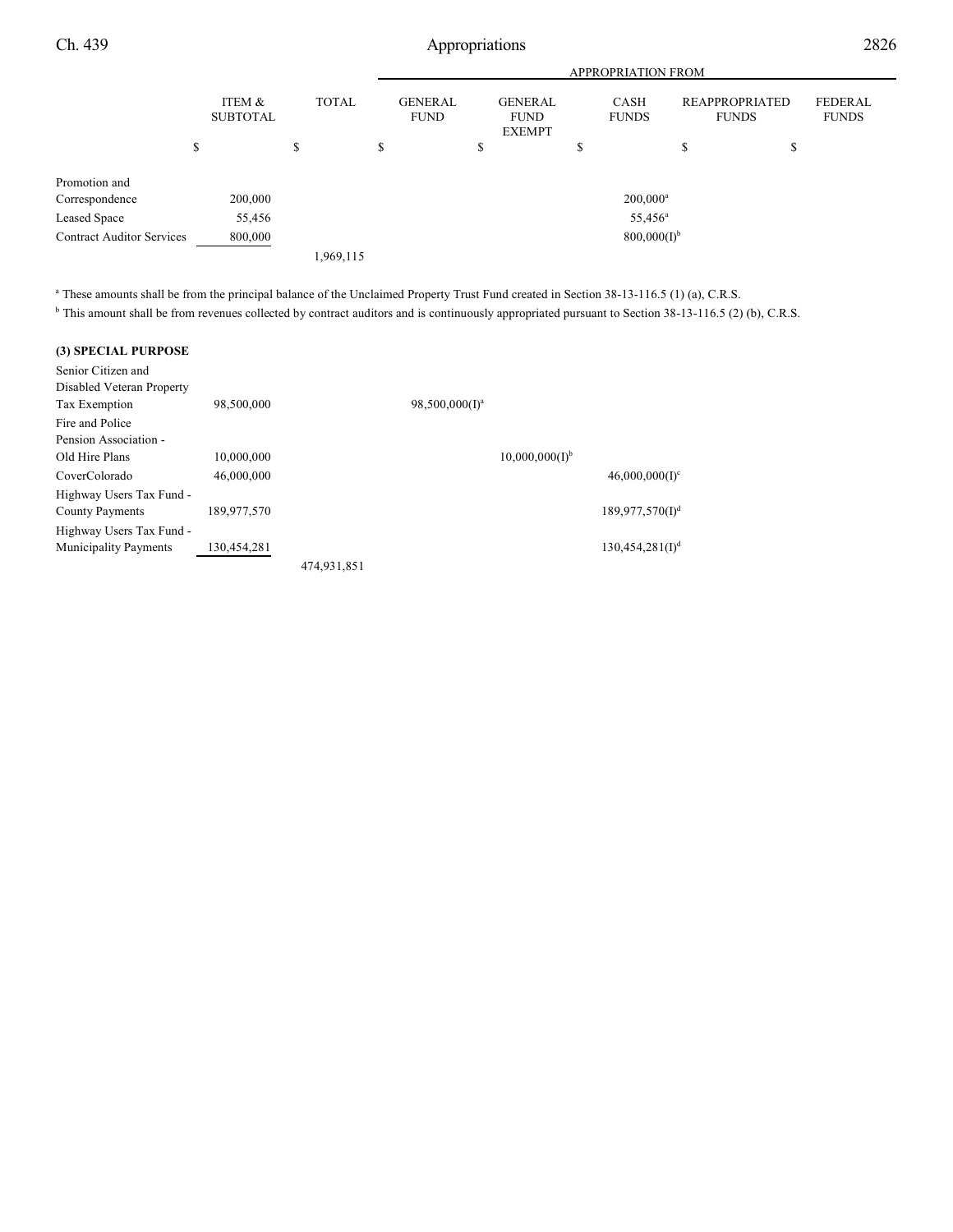<sup>a</sup> Pursuant to Section 3.5 (3) of Article X of the State Constitution, this amount is not subject to the limitation on General Fund appropriations set forth in Section 24-75-201.1, C.R.S., because enactment of this constitutional provision by the people of Colorado constitutes voter approval of a weakening of such limitation. This amount reflects the estimate of the moneys that shall be paid to fully reimburse counties pursuant to Section 39-3-207 (4) (a), C.R.S., for lost property tax revenues as a result of property owners claiming the exemption.

<sup>b</sup> This amount shall be from the General Fund Exempt Account created in Section 24-77-103.6 (2), C.R.S. This amount reflects the required transfer to the Fire and Police Pension Association for old hire pension plans pursuant to Section 31-30.5-307 (3), C.R.S., and is included in the Long Bill for informational purposes for the purpose of complying with the limitation on state fiscal year spending imposed by Section 20 of Article X of the State Constitution and Section 24-77-103, C.R.S. This amount shall not be deemed to be an appropriation subject to the limitations of Section 24-75-201.1, C.R.S.

This amount represents estimated transmittals from the Unclaimed Property Trust Fund, created in Section 38-13-116.5 (1) (a), C.R.S. Pursuant to Section 38-13-116.5 (2.7) (a.5) (I), C.R.S. the Treasurer is required to transfer from the principal and interest of the fund to CoverColorado in the amount requested by CoverColorado. Moneys comprising the principal of the Unclaimed Property Trust Fund do not constitute fiscal year spending of the State for purposes of Section 20 of Article X of the State Constitution. In addition, pursuant to Section 24-77-102 (15) (b) (XII) and (16) (b) (II), C.R.S., CoverColorado is defined as a "special purpose authority" and thus is not considered part of the State for purposes of Section 20 of Article X of the State Constitution.

<sup>d</sup> These amounts represent estimated allocations of Highway Users Tax Fund, created in Section 43-4-201 (1) (a), C.R.S. These estimates of distributions of revenues to counties and municipalities pursuant to Sections 43-4-205, 207, and 208, C.R.S. are included for informational purposes for the purpose of complying with the limitation on state fiscal year spending imposed by Section 20 of Article X of the State Constitution.

## **TOTALS PART XXII (TREASURY)** \$478,908,151 \$99,331,708<sup>\*</sup> \$10,000,000<sup>b</sup> \$369,576,443<sup>\*</sup>  $$478,908,511$   $$99,313,557^a$  \$369,594,954

Ch. 439 Appropriations 2827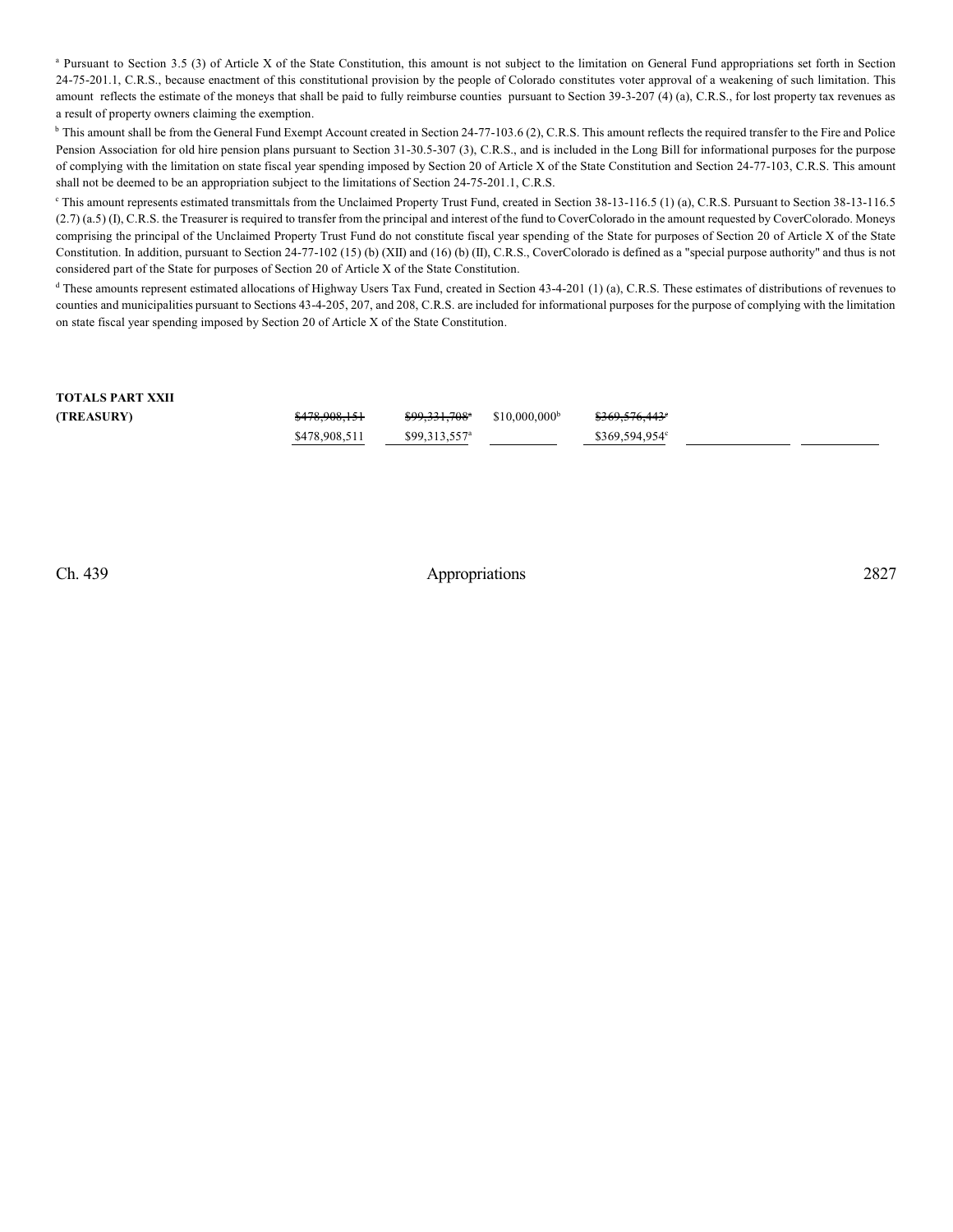|                           |              |                        | APPROPRIATION FROM                             |                             |                                       |                                |  |  |  |
|---------------------------|--------------|------------------------|------------------------------------------------|-----------------------------|---------------------------------------|--------------------------------|--|--|--|
| ITEM &<br><b>SUBTOTAL</b> | <b>TOTAL</b> | GENERAL<br><b>FUND</b> | <b>GENERAL</b><br><b>FUND</b><br><b>EXEMPT</b> | <b>CASH</b><br><b>FUNDS</b> | <b>REAPPROPRIATED</b><br><b>FUNDS</b> | <b>FEDERAL</b><br><b>FUNDS</b> |  |  |  |
|                           |              |                        |                                                |                             |                                       |                                |  |  |  |

<sup>a</sup> Of this amount, \$98,500,000 is not subject to the limitation on General Fund appropriations imposed by Section 24-75-201.1, C.R.S. and contains an (I) notation. <sup>b</sup> This amount shall be from the General Fund Exempt Account created in Section 24-77-103.6 (2), C.R.S. This amount represents transfers to the Fire and Police Pension Association for old hire pension plans and contains an (I) notation. This amount is included as information for purposes of complying with the limitation on state fiscal year spending imposed by Section 20 of Article X of the State Constitution. This amount, transferred pursuant to Section 31-30.5-307 (2), C.R.S., shall not be deemed to be an appropriation subject to the limitations of Section 24-75-201.1, C.R.S.

 $\degree$  Of this amount, \$367,236,851 contains an (I) notation and \$320,431,851 represents allocations of Highway Users Tax Fund revenues to counties and municipalities pursuant to Sections 43-4-205, 207, and 208, C.R.S.